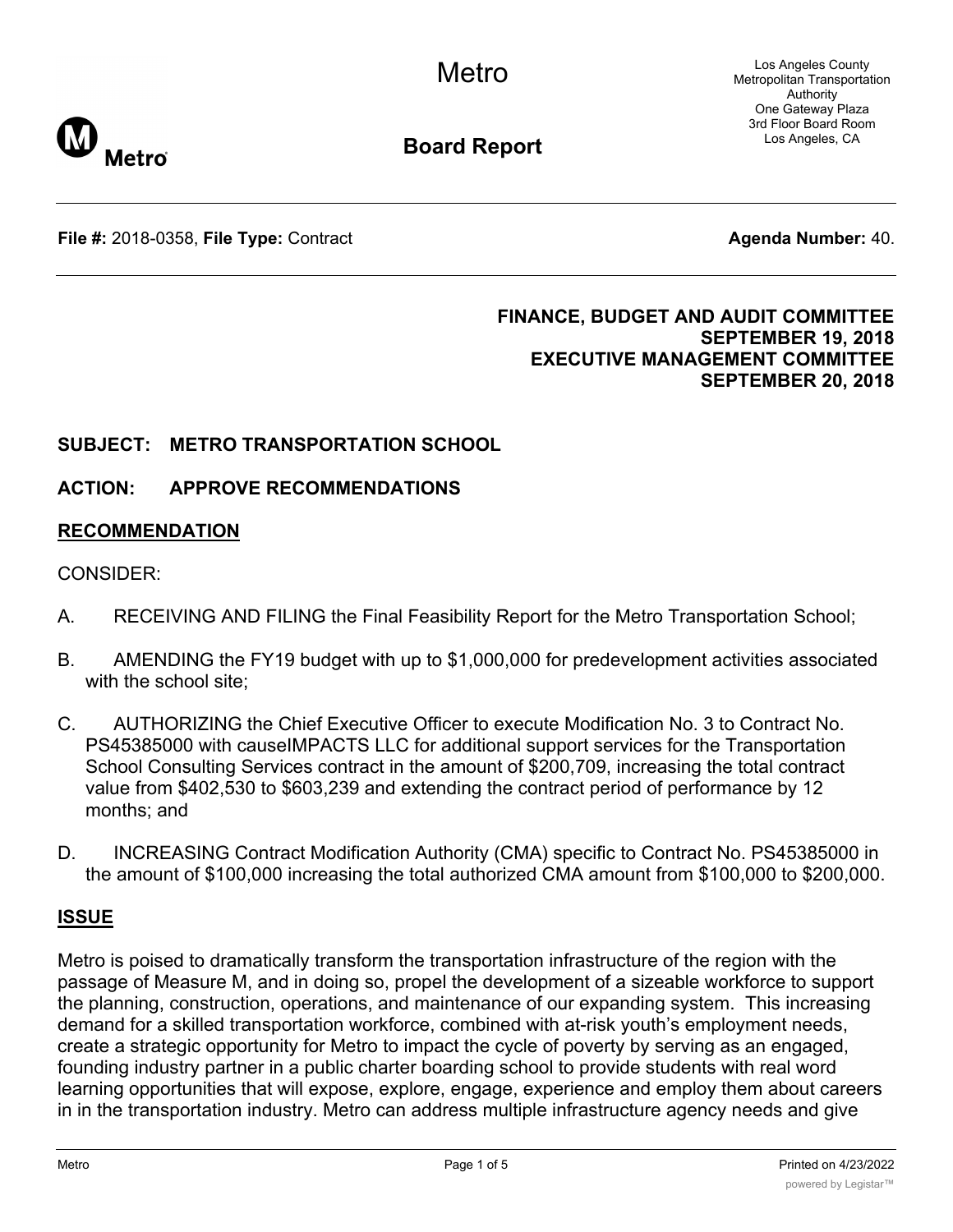back to the community by educating and ultimately employing local youth.

# **BACKGROUND**

At its April 2017 meeting, the Board approved Motion No. 43 by Directors Ridley-Thomas, Fasana, Garcetti, Barger, Garcia, and Dupont-Walker directing the CEO to develop a framework for a pilot educational and vocational training program, specifically, though not exclusively, targeting at-risk youth who had exposure to the County's safety net and who had historically been under-served educationally.

At its June 2017 meeting, the Board received and filed the proposed framework for a pilot educational and training program with the objective of facilitating career pathways for local youth in Los Angeles County's transportation sector. The framework identified retention of a consultant as a next step in developing a school program.

In November 2017, causeIMPACTS was retained as a consultant to develop a transportation school feasibility report. At the May 2018 meeting, the Board approved Metro to negotiate and enter into an MOU with the County for the development of the transportation school. At its June 19, 2018 meeting, the LA County Board of Supervisors authorized an Exclusive Negotiating Agreement with the SEED Foundation to serve as the boarding school operator for a site in the County's possession on the 8500 block of South Vermont Avenue in Los Angeles.

# **DISCUSSION**

### **E3 and Transportation School Framework**

The attached feasibility report outlines the key findings and analyses performed by causeIMPACTS through June 2018. After engaging 200 stakeholders, the need to develop and implement a county wide educational and career-training program was identified. Over the next five years, 46% of Metro employees will be eligible for retirement; in the next 10 years, more than 50% of the transportation industry workforce will also be eligible for retirement. This creates a need to hire and train a younger workforce to prepare for the jobs that these looming retirements will create. To address this need, the consultant and project team have developed the Metro Expose, Educate, Employ Youth Education (E3) Initiative that aims to expose, educate and employ the next generation of youth into the transportation industry. The centerpiece of the E3 initiative is the SEED School of Los Angeles County that plans to recruit youth from the County's safety net, along with youth from across the County, to a college-preparatory boarding academy that specializes in inspiring and training youth to pursue careers in the transportation and infrastructure sectors

The mission and goals of the E3 Initiative are to:

Ensure the transportation school is a state-of-the-art, cutting edge facility, promoting innovation in the field. This is necessary to align with the technology revolution that is transforming Metro and the transportation industry.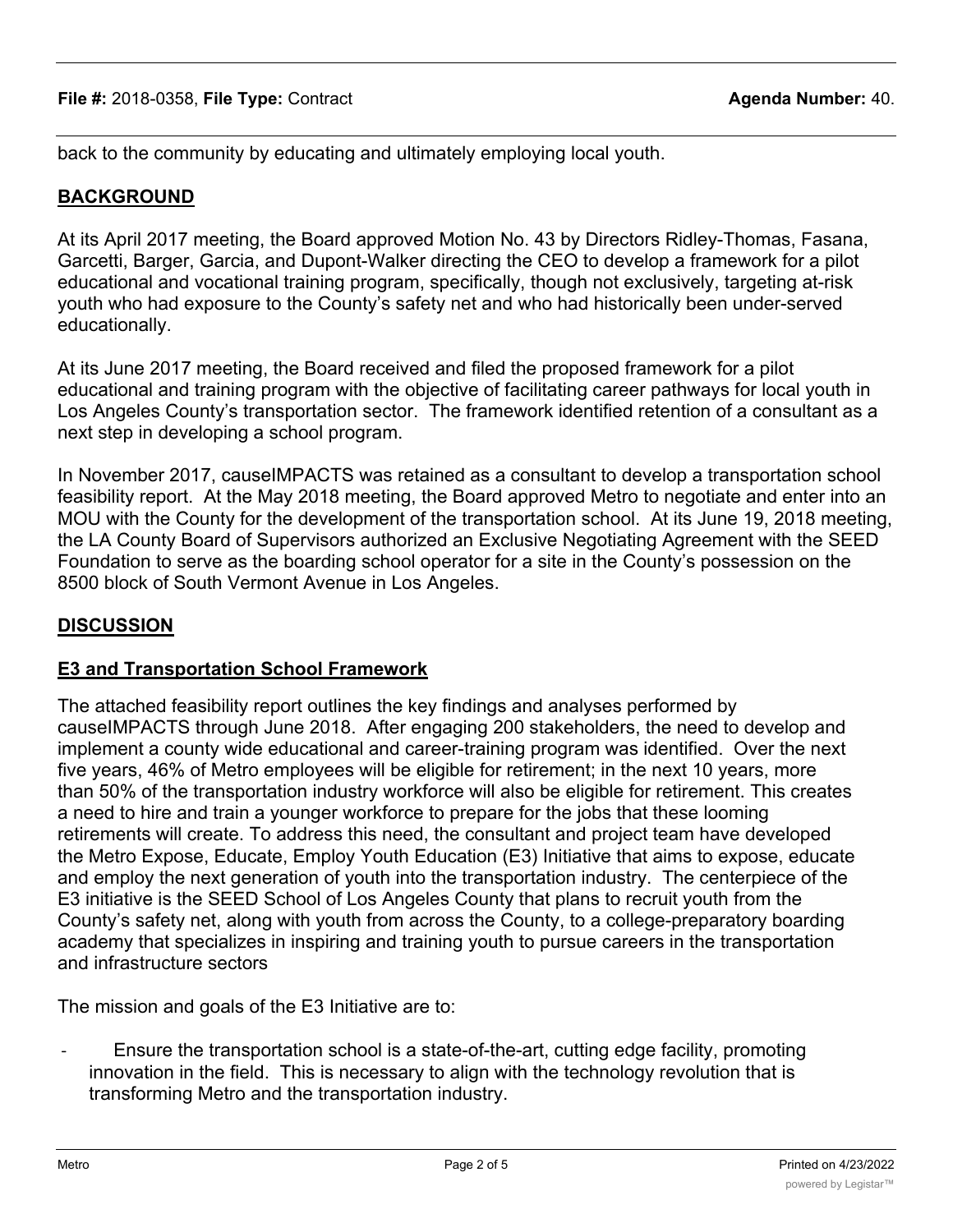#### **File #:** 2018-0358, **File Type:** Contract **Agenda Number:** 40.

- Align the curriculum development for synergy with Metro's workforce demands, to include the full arc of possibilities for youth to include career readiness for college preparatory education and options for immediate job opportunities through Metro and its contractors. This is necessary since 65% of Metro's job classifications require a college degree. Further, many construction and operations positions in the transportation and infrastructure industry provide skilled positions that are available post high school diploma with apprenticeships;
- In addition to a transportation school, through a transit job training center, expand the opportunities for disadvantaged non-school aged residents from across the County to seek opportunities for job training to prepare themselves for careers in the transit industry in coordination with Metro's WIN LA Program;
- Partner with labor, the private sector, community colleges and community organizations to develop culturally-sensitive training programs with wrap-around services (as needed); and
- In addition, the E3 initiative will broaden Metro connections with the future workforce by expanding school tours, providing teacher education about careers in transportation and expanding internships and summer camp models to connect youth from throughout the County with the transportation industry.

#### **Transportation School Site**

On December 5, 2017, the Los Angeles County Board of Supervisors (BOS) approved the acquisition of 4.2 acres of land on the 8400 and 8500 blocks of Vermont Ave in South Los Angeles for the development of the Vermont and Manchester Transit Priority Joint Development Project. The proposed Project consists of a six-story mixed-use affordable housing and community serving/commercial retail building, an open transit plaza, a job training center, a six-story high school boarding school with faculty residential units, and 383 parking spaces located at the ground-level and within a 4.5-level parking structure. The County received possession of the property on May 7<sup>th</sup>.

The proposed project site provides the opportunity for Metro to partner with the County to build the premiere public charter transportation boarding school at this location as well as a job training center within the mixed-use development. The SEED School of Los Angeles will be open to all youth in LA County but will have a special focus on "opportunity youth" that have, or are at risk, of contract with the County's public safety, child protection and welfare departments, or youth who have historically been under-served educationally. High school graduation rates for this population are 45% in California compared to 71%-76% for the general population. The SEED Foundation's graduation rate for a population with consistent poverty indicators is 92%.

### **DETERMINATION OF SAFETY IMPACT**

This Board action will have no adverse impact on safety standards for Metro.

### **FINANCIAL IMPACT**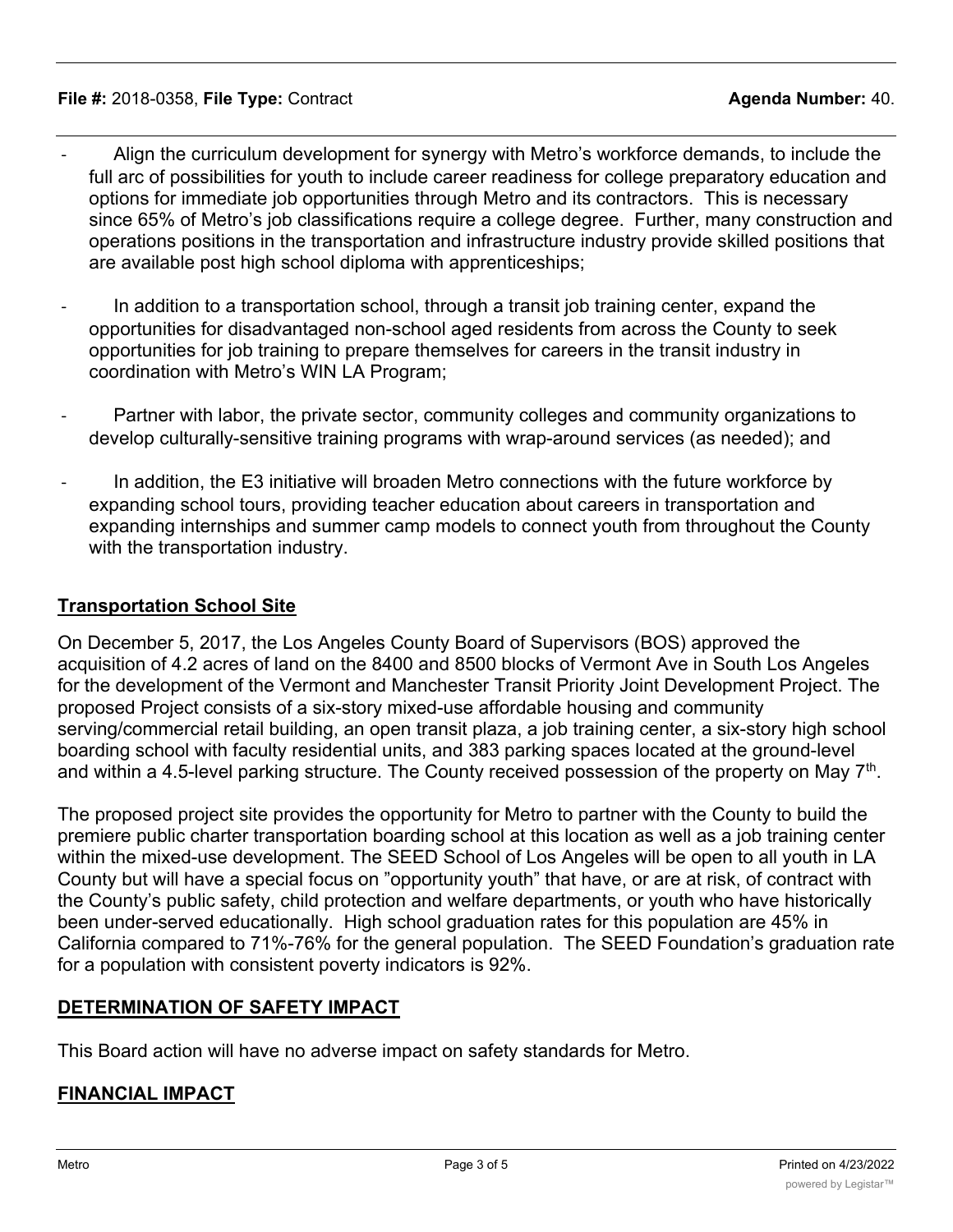#### **File #:** 2018-0358, **File Type:** Contract **Agenda Number:** 40.

The FY19 budget currently includes \$200,000 in the Human Capital & Development budget, to fund the planning activities to establish the E3 initiative, including the school. Upon approval of recommendation B, the FY19 budget can be amended up to an increase by \$1,000,000 for a total cumulative amount of \$1,200,000 to continue planning and coordination efforts associated with Transit School planning activities. Since this is a multi-year contract, the cost center manager and Chief Human Capital & Development Officer will be responsible for budgeting the cost in future years.

#### Impact to Budget

Upon approval of recommendation B, the planning activities associated with the E3 and Seed School will be funded with Planning and Admin funds which is comprised of state and local funds, and are eligible for planning activities for transportation projects which aligns with Metro's vision and goals for improved mobility in LA County.

### **IMPLEMENTATION OF STRATEGIC PLAN GOALS**

Recommendation supports strategic plan Goal #3 (Enhance Communities and lives through mobility and access to opportunity) - Initiative #3.1 (To lift up local communities, Metro will create jobs and career pathways in transportation). Metro is currently developing a transportation focused school curriculum to extend the career pipeline to elementary, middle, and high school students to cultivate the transportation workforce of the future.

### **ALTERNATIVES CONSIDERED**

The Board could choose not to proceed with the recommended actions. Staff does not recommend proceeding with this alternative since it does not address the priorities outlined in the Board motion to address the agency's workforce needs.

### **NEXT STEPS**

Upon approval by the Board, staff will execute Contract Modification No. 3 with causeIMPACTS and continue negotiations with the County and the SEED Foundation regarding the operating subsidy.

### **ATTACHMENTS**

- Attachment A Procurement Summary
- Attachment B Contract Modification/Change Order Log
- Attachment C DEOD Summary
- Attachment D Principles for the MOU
- Attachment E Summary of Final Report

Prepared by: Joanne Peterson, Chief Human Capital & Development, (213) 418-3088

Reviewed by: Stephanie Wiggins, Deputy CEO, (213) 922-1023 Debra Avila, Chief Vendor/Contract Management Officer (213) 418-3051